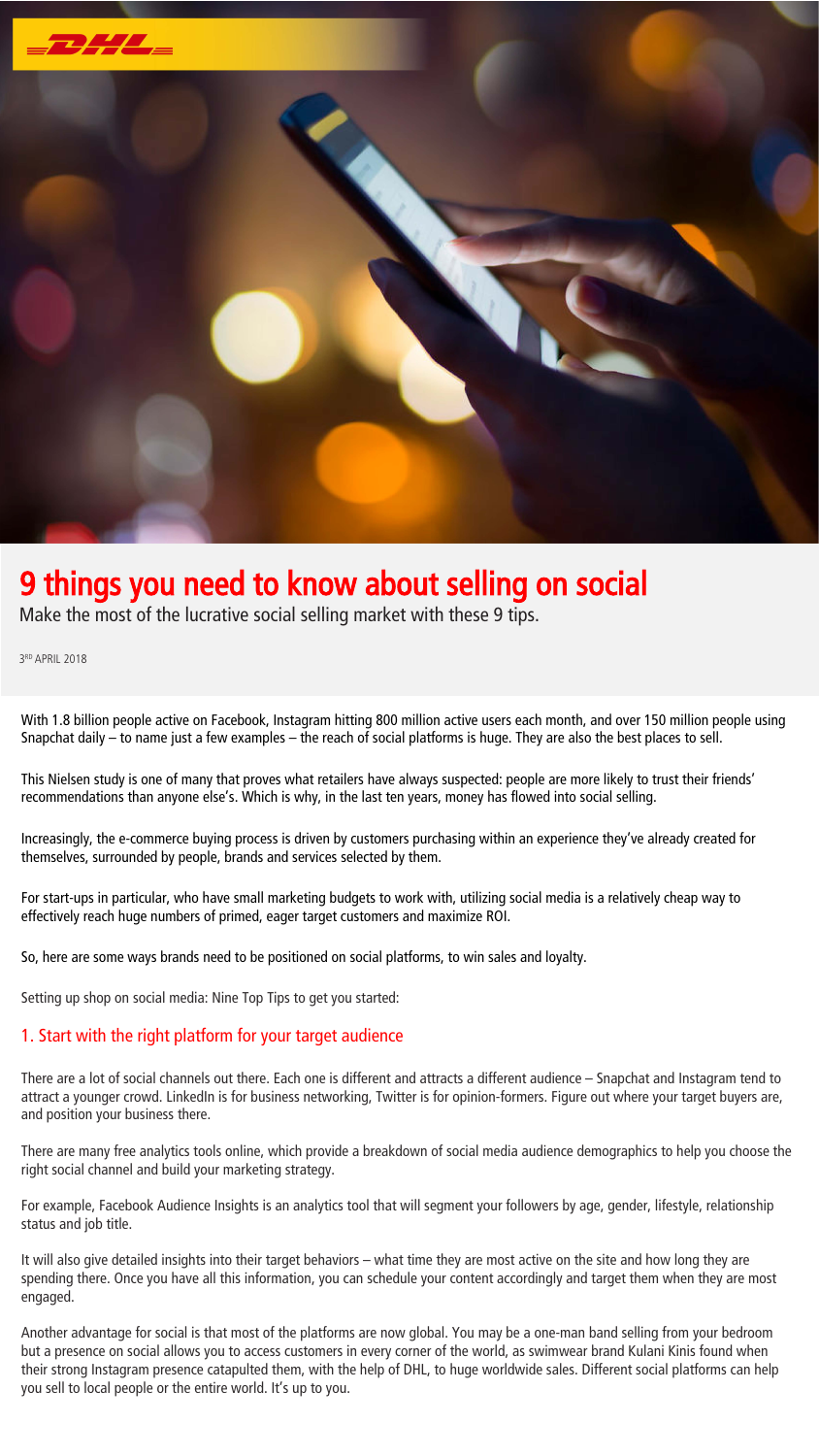## 2. Understand the social sales funnel

As trust is a pillar of social selling, it's clear that brands need to take time to establish a rapport with prospective customers. 'Soft' selling is often the most effective strategy – taking the time to build up followers, winning their trust and creating brand loyalty all lead to repeat custom in the long term.

# 3. Keep them interested

Create interesting and original content to engage your audience and keep them engaged with you for longer. Longer engagement means a higher chance of buying.

If you're a small cake company that creates bespoke designs for clients, Instagram is great as your primary platform for advertising.

It gives you ample opportunity to flood your feed with colorful and mesmerizing photos of your masterful creations. This keeps people scrolling, and if they like what they see enough they'll click through to your website and maybe buy something. Great content, on the right platform, also encourages sharing with friends on social media, which will further your reach even more.

# 4. #GetNoticed

Hashtags are a crucial way to link your content to the people looking for it. Carefully consider which hashtags you use – think beyond just the product you're selling and consider related themes that drive your customers to you. Perhaps you're a jewelry brand; rather than just hashtagging #jewelry and #fashion, think about occasions people may want your product for. Think #gifts, #birthdaypresents,#weddingideas …. Know your customers and their behaviors and choose your hashtags accordingly.

# 5. Speak to people

Listen to their conversations and engage with them. Answer questions. Respond to their needs. Build a relationship with new and existing customers. It will build trust and keep you in their minds when they decide to make a purchase. There are plenty of tools out there to help you manage your online customer service.

Nimble, for example, is one of the most intuitive CRM tools on the market. It allows you to communicate with your customers across any social media channel, in real-time. By nurturing customer relationships this way, you'll win sales.

# 6. Work with advocates

One of the most effective and organic ways to spread your brand's message on social media is to work with social media influencers. These are individuals who blog and post about a specific subject and have a loyal follower-base. Due to their popularity, their endorsement of a brand or product can often be far more effective for sales than paid-for advertising, as it is seen as more authentic. We'll be looking into the role of influencers in more detail soon, so please register with us to be one of the first to read our article.

# 7. Get your call to action right

Once you have hooked a visitor with your content, next comes the crucial step of converting interest into a sale. Make your call to action clear, and ensure the buying process is simple. Something as straightforward as adding a 'click to buy' tab underneath that Instagram product photo they have liked will help you leverage positive leads. Don't waste this opportunity.

Alternatively, if you're telling a more complex story, use the episodic nature of social to draw customers in. No-one gets married on a first date, especially when they are being persuaded to buy a more expensive item. So use a call to action like 'next steps' or 'find out more', to pull your customers naturally through the sales funnel.

## 8. Encourage customer feedback

A huge majority (92% in one global survey) of people look at customer reviews when considering a product or brand for the first time. Peer reviews are considered more authentic and trustworthy than advertising messages from the brand itself. Use this, and create a space where happy customers can share positive experiences of your product. Be aware though, this works both ways and customers may post about an unhappy experience. Stay switched on and respond to complaints quickly.

### 9. Use provocative language

Ask questions. Encourage debate. Find out what people need. If people want to know the answer, they will often follow the question. After all, you followed a question to end up right here, didn't you?

#### DHL.COM 9 things you need to know about selling on social All rights reserved. No part of this publication may be reproduced or transmitted in any form or by any means, electronic or mechanical, including photocopy, recording or any information storage and retrieval system, without prior permission in writing from the publisher. Copyright © Deutsche Post DHL 2018.